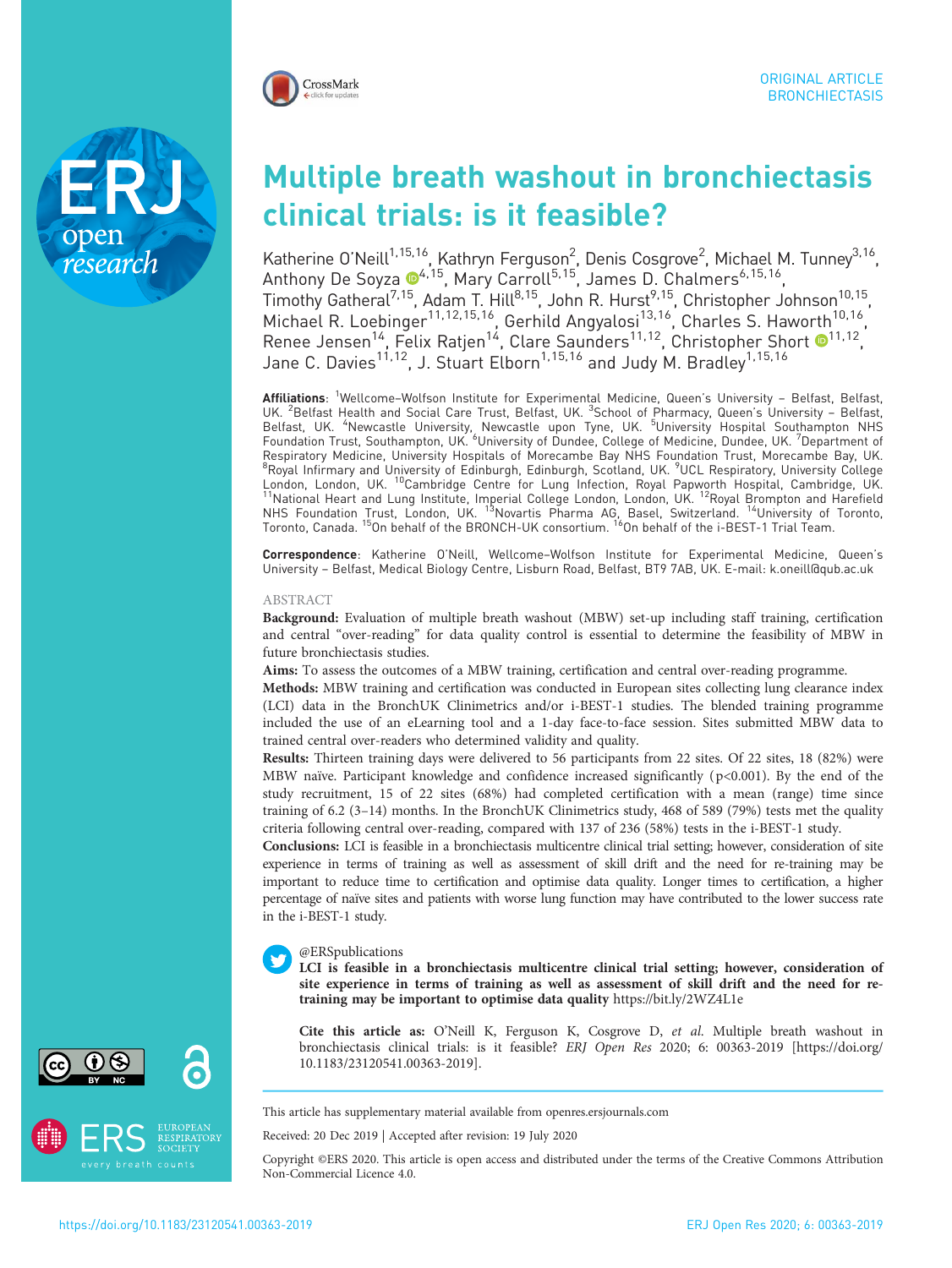# Introduction

There is a need for more reliable and responsive measures of lung function in bronchiectasis. Lung clearance index (LCI) derived from multiple breath washout (MBW) is a robust measure of ventilation distribution and studies in bronchiectasis have demonstrated LCI to be a reliable, valid and sensitive measure of lung disease [\[1, 2\]](#page-8-0). With emerging evidence to support its use and the need for further data on long-term reliability and responsiveness, LCI has been adopted as an exploratory end-point in two large multicentre studies in bronchiectasis (BronchUK Clinimetrics and i-BEST-1). The BronchUK Clinimetrics study is a longitudinal observational study to explore the clinimetric properties of a range of outcome measures to support recommendations for bronchiectasis clinical studies (ClinicalTrials.gov Identifier: NCT02468271). The Innovative Medicines Initiative (IMI) sponsored i-BEST-1 study is a phase II dose-finding study, to assess the efficacy, safety and tolerability of tobramycin inhalation powder in patients with noncystic fibrosis (CF) bronchiectasis and pulmonary Pseudomonas aeruginosa infection (ClinicalTrials.gov Identifier: NCT02712983) [\[3](#page-8-0)]. MBW testing to measure LCI is not a core clinical research skill and effective training is essential for data quality control [[4](#page-8-0), [5\]](#page-8-0). Acquisition of good quality MBW data can be influenced by operator training, competence and experience in testing, as well as patient factors (e.g. familiarity with the test, ability to cooperate and tolerate the test procedure [[6,](#page-8-0) [7](#page-9-0)]). In addition to staff training and certification, central "over-reading" of the data collected during the study is recognised as an important step for quality control, especially in the multicentre setting [\[5](#page-8-0), [8](#page-9-0)]. Central over-reading ensures that standardised, pre-defined criteria are used in the evaluation and analysis of the data [[7](#page-9-0)]. In other studies, a range of success rates have been reported with test failure attributed to both training/site and patient-related reasons and it is important to assess their impact in the bronchiectasis multicentre research setting. Determination of the feasibility of MBW in bronchiectasis studies is required.

#### **Objectives**

The aims of this study were: 1) To evaluate the training and certification processes by assessing the change in participant knowledge and confidence post-training and participant feedback; and certification rates, time elapsed between training and certification and reasons for failure to certify. 2) To summarise the outcomes of central over-reading by exploring the proportion of tests excluded after central over-reading and most common reasons; and success rates per site, comparing naïve and non-naïve sites and change in success rate over time. 3) To summarise the time and staff capacity required to complete MBW training, certification and over-reading.

# **Methods**

#### Clinical trial sites

Sites completed a MBW feasibility checklist [\(supplementary appendix 1](http://openres.ersjournals.com/lookup/doi/10.1183/23120541.00363-2019.figures-only#fig-data-supplementary-materials)). Twenty-eight European sites (UK, Spain, Germany, France, Italy, Belgium, Ireland) participated in the LCI substudy of the i-BEST-1 study. Seven of these sites also participated in the BronchUK Clinimetrics study. Both studies used the Exhalyzer<sup>®</sup> D Multiple Breath Nitrogen Washout system and the European CF Society (ECFS) standard operating procedure. Studies were prospectively registered and data collection was approved by the Research Ethics Committee MR/L011263/1 (Clinimetrics) and the country-specific independent Research Ethics Committee (i-BEST-1 study).

## Training and certification

A series of training programmes were delivered by 1–2 clinical researcher(s) from the Belfast centre certified and experienced in MBW testing using the Exhalyzer® D system [\(supplementary appendix 2\)](http://openres.ersjournals.com/lookup/doi/10.1183/23120541.00363-2019.figures-only#fig-data-supplementary-materials). For certification, sites were required to collect and submit 10 MBW testing sessions (5 per operator), including 4 from healthy people and 6 from people with respiratory disease (ECFS MBW Central Training and Over-Reading Centre criteria, permission granted) ([supplementary appendix 3\)](http://openres.ersjournals.com/lookup/doi/10.1183/23120541.00363-2019.figures-only#fig-data-supplementary-materials).

## Knowledge and confidence assessment and programme evaluation

Participants completed a knowledge and confidence questionnaire before receiving eLearning tool access and the preparation material, at the start and at the end of the training day ([supplementary appendix 4\)](http://openres.ersjournals.com/lookup/doi/10.1183/23120541.00363-2019.figures-only#fig-data-supplementary-materials). Additionally, participants completed an evaluation on programme content, format and delivery (North American MBW Training Centre, permission granted).

# Quality control and over-reading of study data

During the studies, the de-identified MBW data (each subject assigned a unique study ID) were over-read [[7\]](#page-9-0), cleaned and double over-read by trained personnel ([supplementary appendix 5\)](http://openres.ersjournals.com/lookup/doi/10.1183/23120541.00363-2019.figures-only#fig-data-supplementary-materials).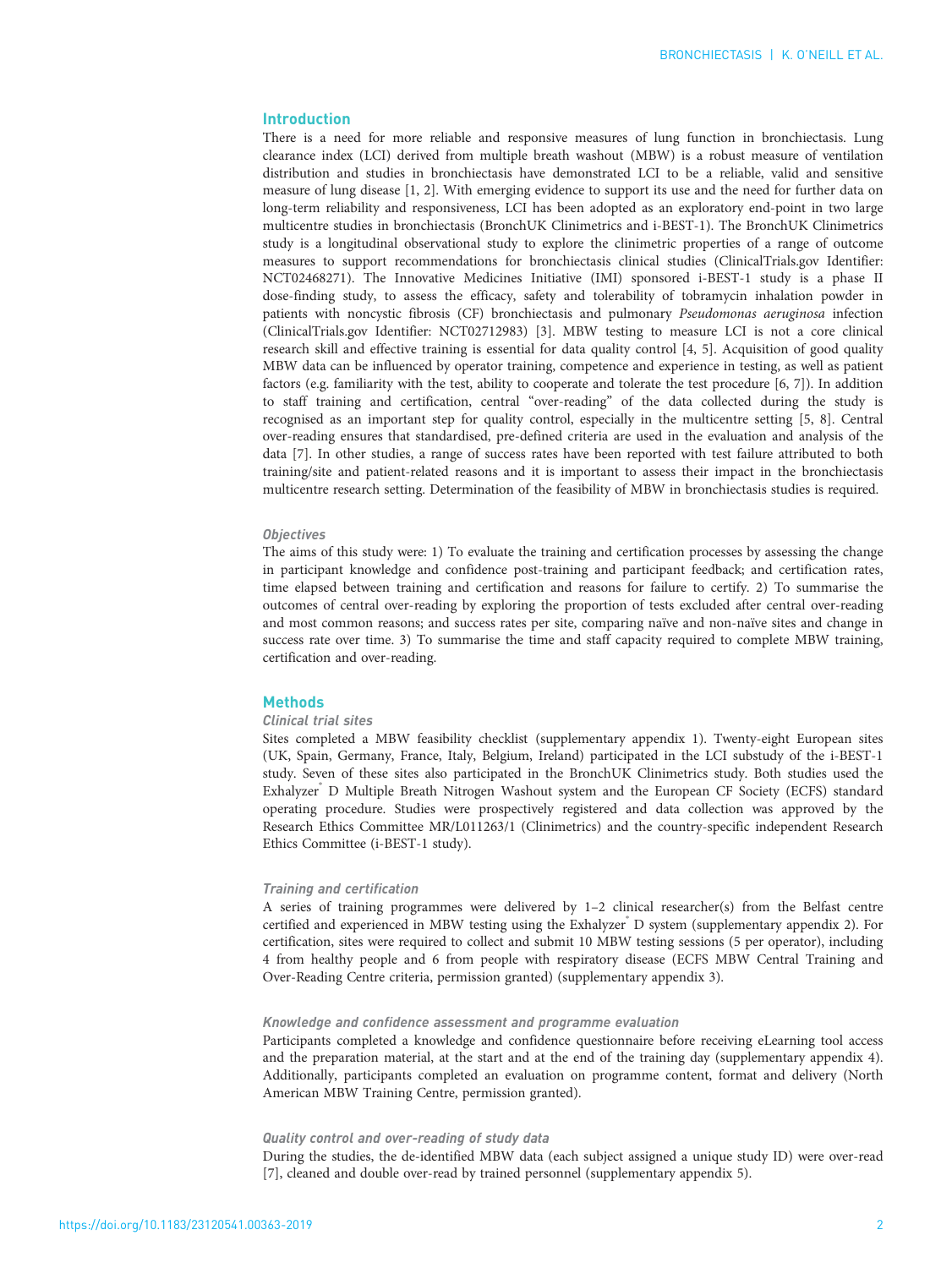# Time estimate

The time and staff capacity (hours and days) for training, certification and over-reading activity was estimated based on the experiences of the Belfast centre in these studies.

# Statistical analysis

The characteristics of the training programme participants were summarised. Data distribution of all variables of interest was tested and the appropriate parametric and nonparametric statistics were applied. Differences between the i-BEST-1 and BronchUK Clinimetrics study were compared using nonparametric statistics ( p<0.05 = statistically significant). To assess site-related impacts on data quality control, a Wilcoxon signed-rank test was used to compare naïve and non-naïve sites and between the first 6 months versus subsequent 6 months of testing. To assess patient-related impacts on data quality control, Mann–Whitney U-tests were used to compare differences with subject age, lung function and pulmonary exacerbation (where data were available i.e. Clinimetrics study). Combined success rate data from both studies (i-BEST-1 and BronchUK Clinimetrics) were compared using the Mann–Whitney U-test.

# **Results**

## Training programme

Thirteen training days were delivered to 56 participants from 22 of the 28 sites (11 in the UK, 11 in other countries in Europe) over the course of 25 months (April 2016 to May 2018). The remaining 6 of the 28 sites had previously completed an ECFS MBW training and certification process for other studies in CF patient populations. Of the 22 sites that completed training, 18 (82%) were MBW naïve (no previous knowledge or experience in MBW testing).

Participants in the training programmes were from a variety of professional backgrounds and included nurses (21 of 56; 38%), physicians (9 of 56; 16%), clinical physiologists (9 of 56; 16%), study coordinators (9 of 56; 16%) and physiotherapists (8 of 56; 14%).

Comparing the studies, 3 of 7 (43%) of the sites in the BronchUK Clinimetrics study were MBW naïve, compared to 73% (8 of 11) in the i-BEST-1 study. All 9 physicians were from sites in the i-BEST-1 study, otherwise, there was no difference in the proportion of all other professional backgrounds between the two studies.

### Knowledge and confidence assessment

Knowledge and confidence questionnaire scores are summarised in [supplementary appendix 6](http://openres.ersjournals.com/lookup/doi/10.1183/23120541.00363-2019.figures-only#fig-data-supplementary-materials). At baseline, participants had some knowledge of MBW testing (mean score 6.0/10); however, confidence was low. Knowledge and confidence increased significantly over the self-directed learning period and further between start and end of the programme. The largest increase was observed after the 1-day face-to-face training programme. Forty-six out of the 56 participants (82%) planned to continue using the eLearning tool after the training day and throughout both studies (April 2016 to June 2019) the publicly available eLearning tool had 8602 page views. Use of the eLearning tool was in a bite-size fashion with users viewing 3 pages per session and an average session duration of 3 min (Google Analytics).

Comparing the studies, there was no difference in the change in participant knowledge or confidence  $(p>0.05)$ .

#### Programme evaluation

Fifty-two (93%) of the 56 participants completed the programme evaluation. Full programme evaluation results and participant feedback are detailed in [appendix 7.](http://openres.ersjournals.com/lookup/doi/10.1183/23120541.00363-2019.figures-only#fig-data-supplementary-materials)

#### **Certification**

By the end of the recruitment phase of both studies, 15 of 22 (68%) of the sites had completed certification with a mean±sp (range) time since training of  $6.2\pm2.9$  (3-14) months. Time to certification was significantly longer in i-BEST-1 (7.4 months) compared to Clinimetrics (4.3 months) ( $p=0.02$ ).

Six (40%) sites completed their certification on the first submission (1 in Clinimetrics, 4 in i-BEST-1, 1 in both), eight (53%) completed on the second submission (4 in i-BEST-1, 4 in both) and 1 (7%) required three submissions (1 in i-BEST-1).

The remaining sites (7 of 22; 32%) did not complete certification. Three withdrew from the certification process (2 sites with inadequate staff time to complete the certification, 1 later found clinical space was unsuitable for LCI equipment). The remaining 4 sites (1 submitted but failed, 3 did not submit any data) did not adequately complete certification before the end of the recruitment phase, reporting the barriers as listed in [supplementary appendix 8.](http://openres.ersjournals.com/lookup/doi/10.1183/23120541.00363-2019.figures-only#fig-data-supplementary-materials)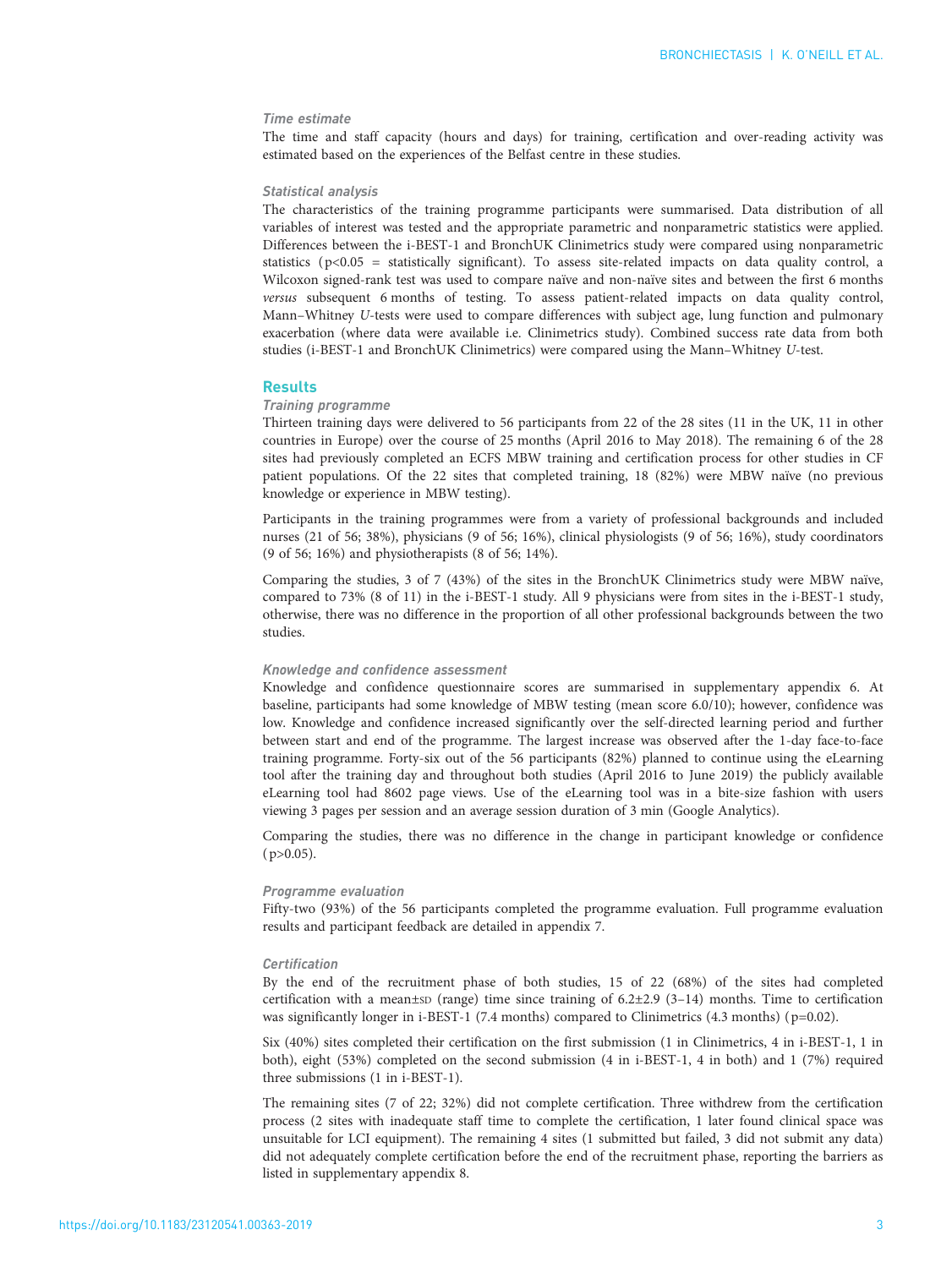## Data quality control and central over-reading

Overall, of the 22 sites trained, only 12 actually recruited participants and collected MBW data in the studies.

In the Clinimetrics study, trial participants attempted MBW at 8 visits over 12 months, 589 MBW testing sessions (n=1571 tests) from 142 study participants across seven sites were submitted for over-reading. After completion of over-reading [\(supplementary appendix 5](http://openres.ersjournals.com/lookup/doi/10.1183/23120541.00363-2019.figures-only#fig-data-supplementary-materials)), 468 of 589 (79%) testing sessions met the quality criteria, whereas 121 of 589 (21%) testing sessions did not and were excluded (figure 1). Site success rates across sites ranged from 61% to 89%. Success rates in MBW-naïve sites was 72% compared to 85% in non-naïve sites. A decrease in success rate after 6 months was observed in naïve sites compared with non-naïve sites, indicating that skill drift may have occurred [\(table 1\)](#page-4-0). Subjects attempting MBW had a mean±sp age of 65.9±11.1 years, forced expiratory volume in 1 s (FEV<sub>1</sub>) of 71.5±19.7 % predicted and 2.5±2.1 pulmonary exacerbations in the previous year. In those patients with a valid MBW at baseline  $(n=131)$ , mean±sp LCI was 12.4±3.0. Considering patient-related reasons for test exclusion, there was no difference in age ( $p=0.10$ ) or disease severity ( $p=0.90$ ) as measured by  $FEV<sub>1</sub>$  (at baseline) in those subjects with successful versus those with failed test sessions in this cohort.

In the i-BEST-1 trial, subjects attempted MBW at 8 visits over 6 months. Overall, 236 MBW testing sessions (n=675 tests) from 40 study participants across 11 sites were submitted for over-reading. After completion of the over-reading process ([supplementary appendix 5\)](http://openres.ersjournals.com/lookup/doi/10.1183/23120541.00363-2019.figures-only#fig-data-supplementary-materials), 137 of 236 (58%) testing sessions met the quality criteria, whereas 99 of 236 (42%) testing sessions did not and were excluded ([figure 2](#page-4-0)). Success rates per site ranged from 0 to 81%. Three of the 11 sites were unable to collect any valid data from patients (i.e. all tests excluded). On exclusion of the data from these sites, the proportion of testing sessions excluded overall was reduced to 36%. In contrast to what was observed in the Clinimetrics study, in the i-BEST-1study success rates in MBW-naïve sites was 59% compared to 56% in non-naïve sites. In addition in the i-BEST-1 study there was an increased success rate after 6 months in some naïve sites, indicating that there was a learning effect and that increased experience with testing may have improved



FIGURE 1 Central over-reading outcome from BronchUK Clinimetrics study (testing sessions from 142 subjects over 8 visits). MBW: multiple breath washout. #: re-run of tests completed but did not resolve the misalignment or re-run not possible due to A-files not being saved.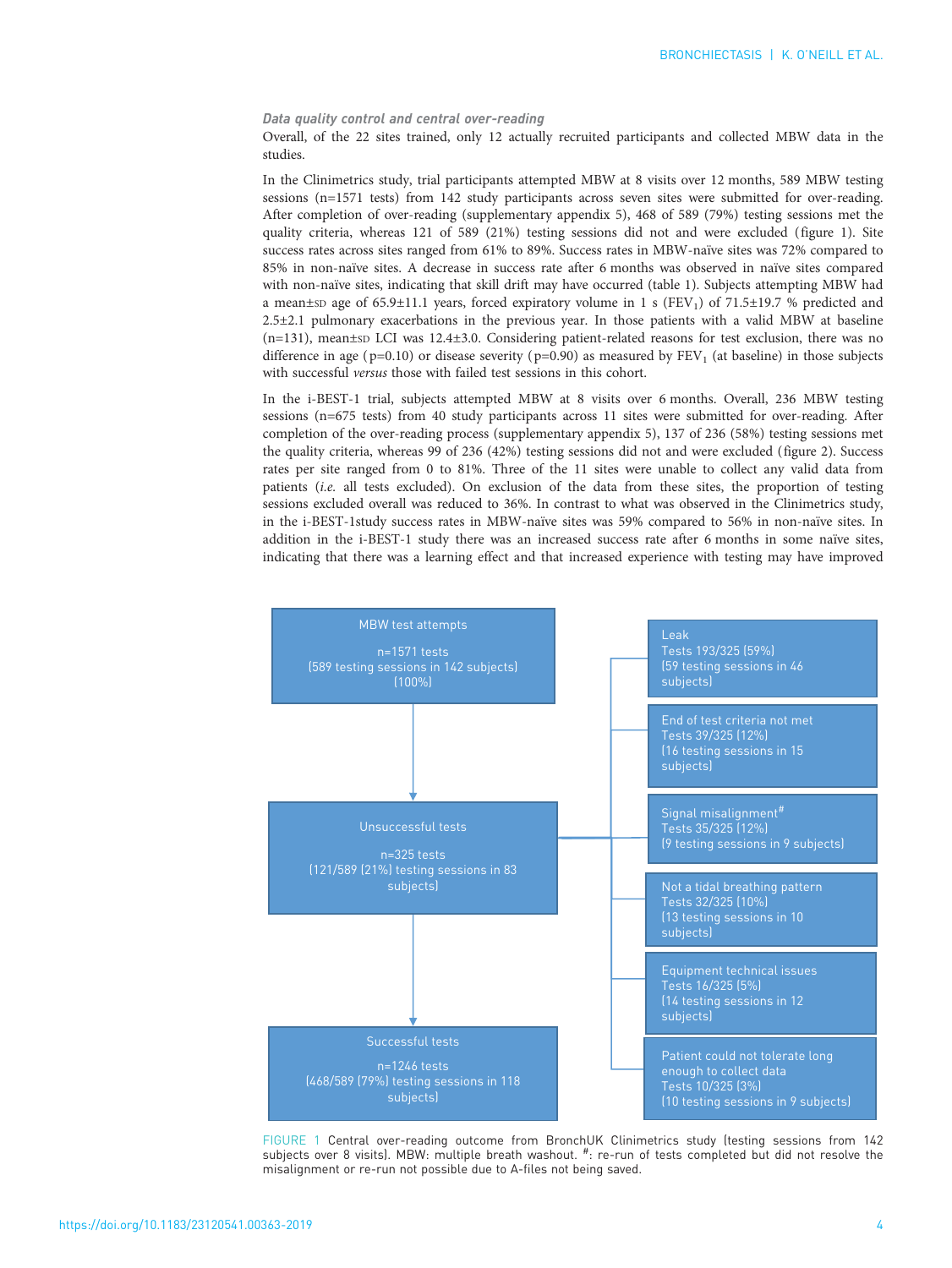<span id="page-4-0"></span>

| TABLE 1 Clinimetrics (Clin) multiple breath washout data quality control according to site |               |                                   |             |             |                |                                |             |                |  |  |
|--------------------------------------------------------------------------------------------|---------------|-----------------------------------|-------------|-------------|----------------|--------------------------------|-------------|----------------|--|--|
|                                                                                            |               | <b>Naïve sites</b>                |             |             | <b>Overall</b> |                                |             |                |  |  |
| <b>Site</b>                                                                                | Clin site 1   | Clin site 2                       | Clin site 3 | Clin site 4 | Clin site 5    | Clin site 6                    | Clin site 7 |                |  |  |
| <b>Total number of</b><br>testing sessions<br>attempted                                    | 116           | 59                                | 58          | 88          | 91             | 158                            | 19          |                |  |  |
| Site success rate<br><b>Combined success rate</b><br>naïve versus<br>non-naïve             | 81/116 [70%]  | $36/59$ $(61\%)$<br>167/233 [72%] | 50/58 (86%) | 65/88 [72%] | 84/91 [92%]    | 140/158 (89%)<br>301/356 [85%] | 12/19 [63%] | 468/589<br>79% |  |  |
| Site success rate first<br>6 months versus<br>remainder                                    | $81\% : 65\%$ | $81\% : 53\%$                     | $94\%:83\%$ | 74%:74%     | 72%:100%       | 94%:88%                        | 64%:60%     |                |  |  |

test quality [\(table 2\)](#page-5-0). Subjects attempting MBW had a mean±sp age of 64.1±13.0 years, FEV<sub>1</sub> 54.8±19.0 % predicted and 2.6±1.6 pulmonary exacerbations in the previous year. In those patients with a valid MBW at baseline (n=19), mean $\pm$ sp LCI was 13.9 $\pm$ 3.5.

[Figure 3](#page-5-0) displays combined success rate data from both studies considering naïve and non-naïve status. Success rates for sites participating in both studies were averaged. Success rates were higher in non-naïve sites (81%) compared to naïve sites (66%).



FIGURE 2 Central over-reading outcome from i-BEST-1 trial (testing sessions from 40 subjects over 8 visits).<br>MBW: multiple breath washout. #: re-run of tests completed but did not resolve the misalignment or re-run not possible due to A-files not being saved.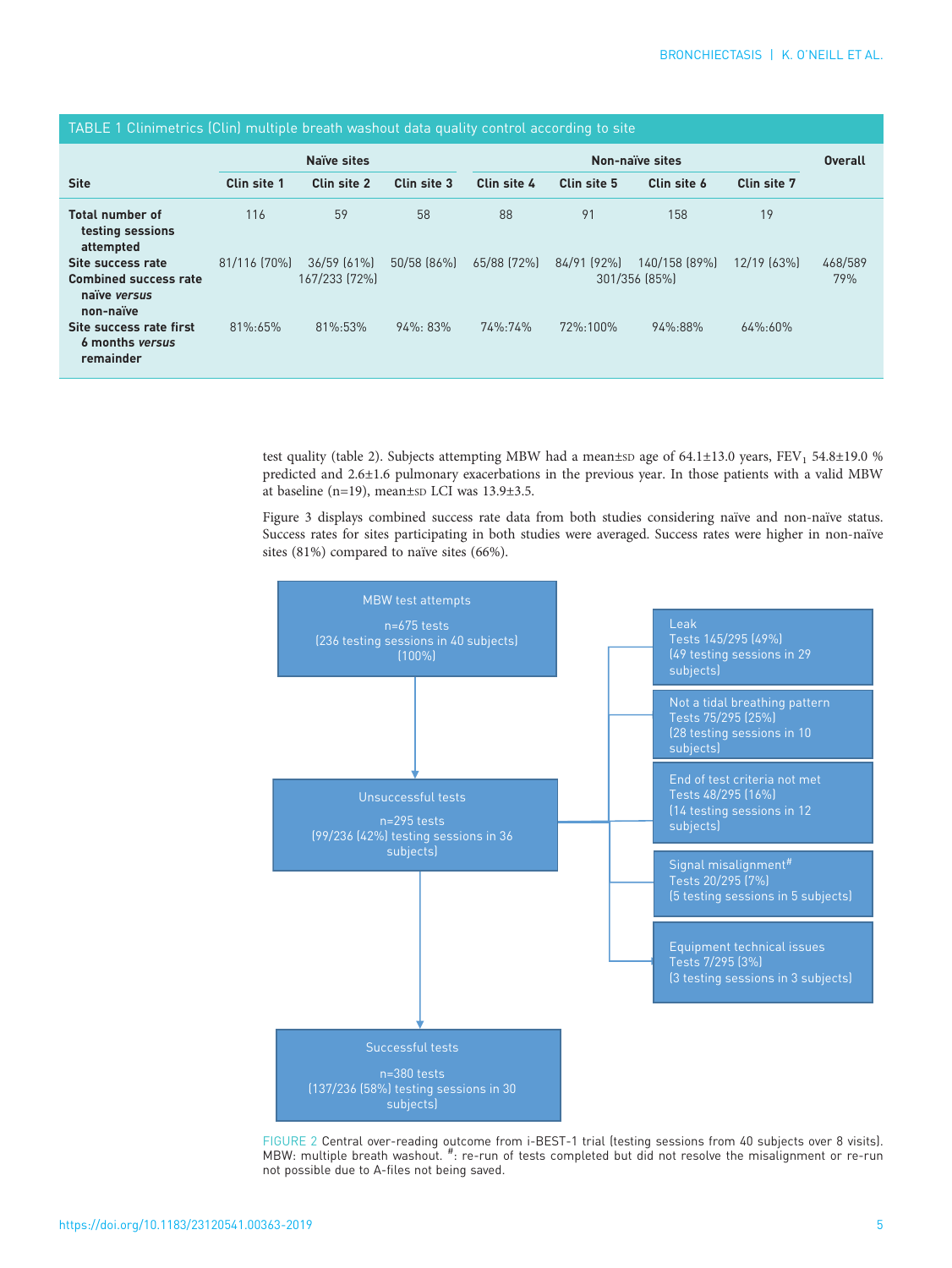<span id="page-5-0"></span>

| TABLE 2 i-BEST-1 multiple breath washout (MBW) data quality control according to site          |                    |                  |                  |                                 |                  |                  |                  |                  |                                  |                   |                   |                    |
|------------------------------------------------------------------------------------------------|--------------------|------------------|------------------|---------------------------------|------------------|------------------|------------------|------------------|----------------------------------|-------------------|-------------------|--------------------|
|                                                                                                | <b>Naïve sites</b> |                  |                  |                                 |                  |                  |                  |                  | <b>Overall</b>                   |                   |                   |                    |
| <b>Site</b>                                                                                    | i-BEST<br>site 1   | i-BEST<br>site 2 | i-BEST<br>site 3 | i-BEST<br>site 4                | i-BEST<br>site 5 | i-BEST<br>site 6 | i-BEST<br>site 7 | i-BEST<br>site 8 | i-BEST<br>site 9                 | i-BEST<br>site 10 | i-BEST<br>site 11 |                    |
| Number of<br>testing<br>sessions<br>attempted                                                  | 20                 | 48               | 4                | 65                              | 12               | 20               | 10               | 4                | 32                               | 8                 | 13                |                    |
| <b>Overall</b><br>success rate<br><b>Combined</b><br>success rate<br>naïve versus<br>non-naïve | 6/20<br>$(30\%)$   | 35/48<br>(73%)   | 0/4<br>$(0\%)$   | 34/65<br>(52%)<br>105/179 (59%) | 9/12<br>(75%)    | 15/20<br>(75%)   | 6/10<br>$(60\%)$ | 0/4<br>$(0\%)$   | 26/32<br>$(81\%)$<br>32/57 (56%) | 6/8<br>(75%)      | 0/13<br>$(0\%)$   | 137/<br>236<br>58% |
| Success rate<br>first<br>6 months<br>versus<br>remainder                                       | 46%:0%             | 68%:91%          | $0\%:0\%$        | 48%:55%                         | $75\%$ :n/a      | 93%:100%         | $60\%:n/a$       | $0\%:0\%$        | 84%:72%                          | 86%:0%            | $0\%:0\%$         |                    |
| n/a: No MBW data submitted during this timeframe.                                              |                    |                  |                  |                                 |                  |                  |                  |                  |                                  |                   |                   |                    |

The time and staff capacity required completing MBW training, certification and over-reading is summarised in [supplementary appendix 5.](http://openres.ersjournals.com/lookup/doi/10.1183/23120541.00363-2019.figures-only#fig-data-supplementary-materials)

In summary, the key results from this study are displayed in [table 3](#page-6-0).

# **Discussion**

This study demonstrated that MBW testing to measure LCI, a newly emerging, repeatable and sensitive outcome measure in bronchiectasis is feasible in a bronchiectasis multicentre clinical trial setting. However, key challenges remain regarding time to site certification and in obtaining the optimal proportion of valid data in this patient population. Longer times to certification and patients with worse lung function may have contributed to the lower success rate in the i-BEST-1 study. Success rate data from both studies showed higher success rates in non-naïve sites compared to naïve sites. To optimise data



FIGURE 3 Combined success rate. Clin: Clinimetrics.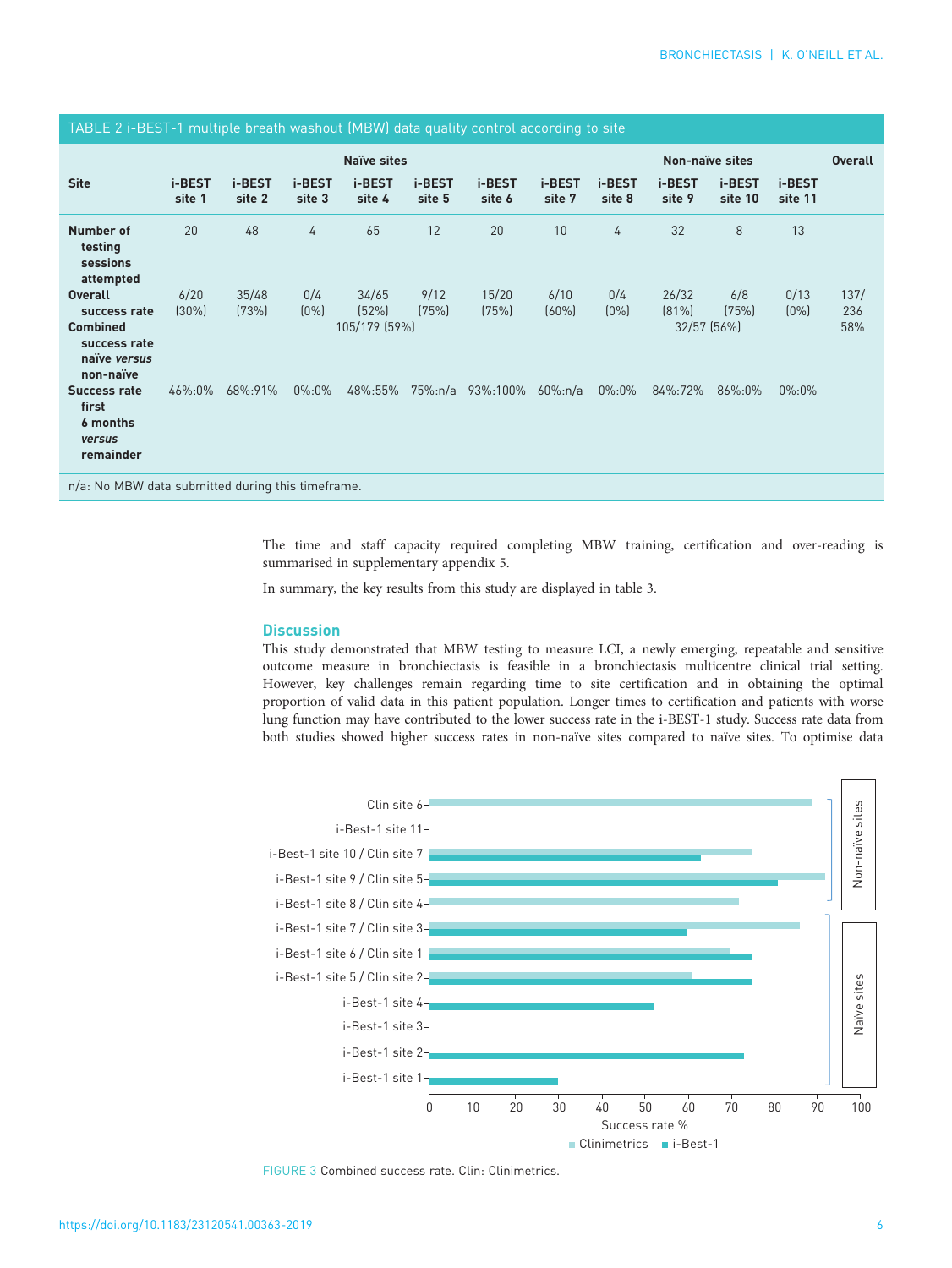<span id="page-6-0"></span>TABLE 3 Key results from multiple breath washout (MBW) training, certification and data quality control in bronchiectasis research settings

Knowledge and confidence with MBW testing was increased with the training programme 68% of sites completed certification within 6 months

Most common barriers to completing MBW certification in bronchiectasis sites were the lack of time and available volunteers to practice testing

Success rates were 79% (Clinimetrics study) and 58% (i-BEST-1 study)

- In the Clinimetrics study, there was no difference in age  $(p=0.10)$  or disease severity  $(p=0.90)$  as measured by forced expiratory volume in 1 s (at baseline) in those subjects with successful versus those with failed test sessions
- In the i-BEST-1 study, longer times to certification, a higher percentage of naïve sites and patients with worse lung function may have contributed to the lower success rate

Combination of success rate data from both studies showed that success rates were higher in non-naïve sites (81%) compared to naïve sites (66%)

quality this study highlights that the steps of training, certification and quality control are essential components to consider at the trial design and site feasibility stage. Consideration of site experience in terms of training needs as well as assessment of skill drift and the need for re-training may be important to reduce time to certification and optimise data quality. MBW success rates can be linked to both training-related and patient-related reasons and we have attempted to assess their impact in the bronchiectasis multicentre research setting.

## Effect of training and certification

Regarding training, our knowledge and confidence evaluation highlighted the importance of the face-to-face element of training. MBW knowledge but particularly confidence was significantly increased after this component of the programme. Hands-on practice with calibration and testing with the equipment has been emphasised as an essential element in any MBW training, including other reports of 1- and 2-day programmes [[9, 10\]](#page-9-0). While 10% of participants suggested that covering all content in 1 day was a challenge and more time for hands-on practice may be better, the high level of participation satisfaction with programme delivery and content generally supports this model of training. Conversely, a second day may have increased the opportunity to be trained and reduced the number of sites failing to be certified; however, there may be challenges in getting staff released from normal duties for a second day of training. The use of our eLearning tool was an integral component of the teaching and in addition was designed to provide programme participants with refresher content on return to their home site. Use of such a tool is relevant in the multicentre research setting to facilitate open and continuous access to training materials.

In the Clinimetrics study 3 of 7 (43%) were naïve to MBW testing, in contrast to 73% (8 of 11) in the i-BEST-1 study. Our data found no difference in the change in participant knowledge or confidence with training ( $p>0.05$ ) between the studies. However, our data showing higher success rates from the combined naïve versus non-naïve sites are in agreement with our previous study demonstrating that site MBW experience relates to data quality [[6\]](#page-8-0). Furthermore, data from the i-BEST-1 study showed evidence of a learning effect, with some sites' success rates improving after 6 months. These results may be helpful in informing site selection criteria for future studies including LCI (i.e. previous experience >6 months). However, this was in contrast to the skill drift seen over 6 months in the Clinimetrics study. Additionally, 6 sites were active in both studies, some at the same time, and therefore the pattern is unclear. The best way to measure site experience is unclear and quantification of operator testing hours may be a better indicator of MBW experience.

Our finding that sites required an average of 6 months to complete both training and certification is an important consideration for sites and sponsors planning future MBW bronchiectasis studies. A longer time to certification may contribute to a higher test failure rate due to skill drift, as shown in the i-BEST-1 study. The most common barriers to certification (lack of time, lack of available volunteers for practice testing) were in agreement with challenges highlighted by Central Over-Reading Centres in CF [\[11\]](#page-9-0). Consideration of language translational needs is also important. More detailed criteria on time required for certification at the feasibility assessment stage may be helpful. Furthermore, reducing theory content and organising at least 1 practice test per operator during the face-to-face training day may facilitate the process. Other studies have included supervised MBW assessments at site initiation [\[12\]](#page-9-0). Post-certification, in addition to the site support provided [\(supplementary appendix 3\)](http://openres.ersjournals.com/lookup/doi/10.1183/23120541.00363-2019.figures-only#fig-data-supplementary-materials) these study results emphasise the need for more protocolised assessment of skill drift to identify sites with underperformance earlier,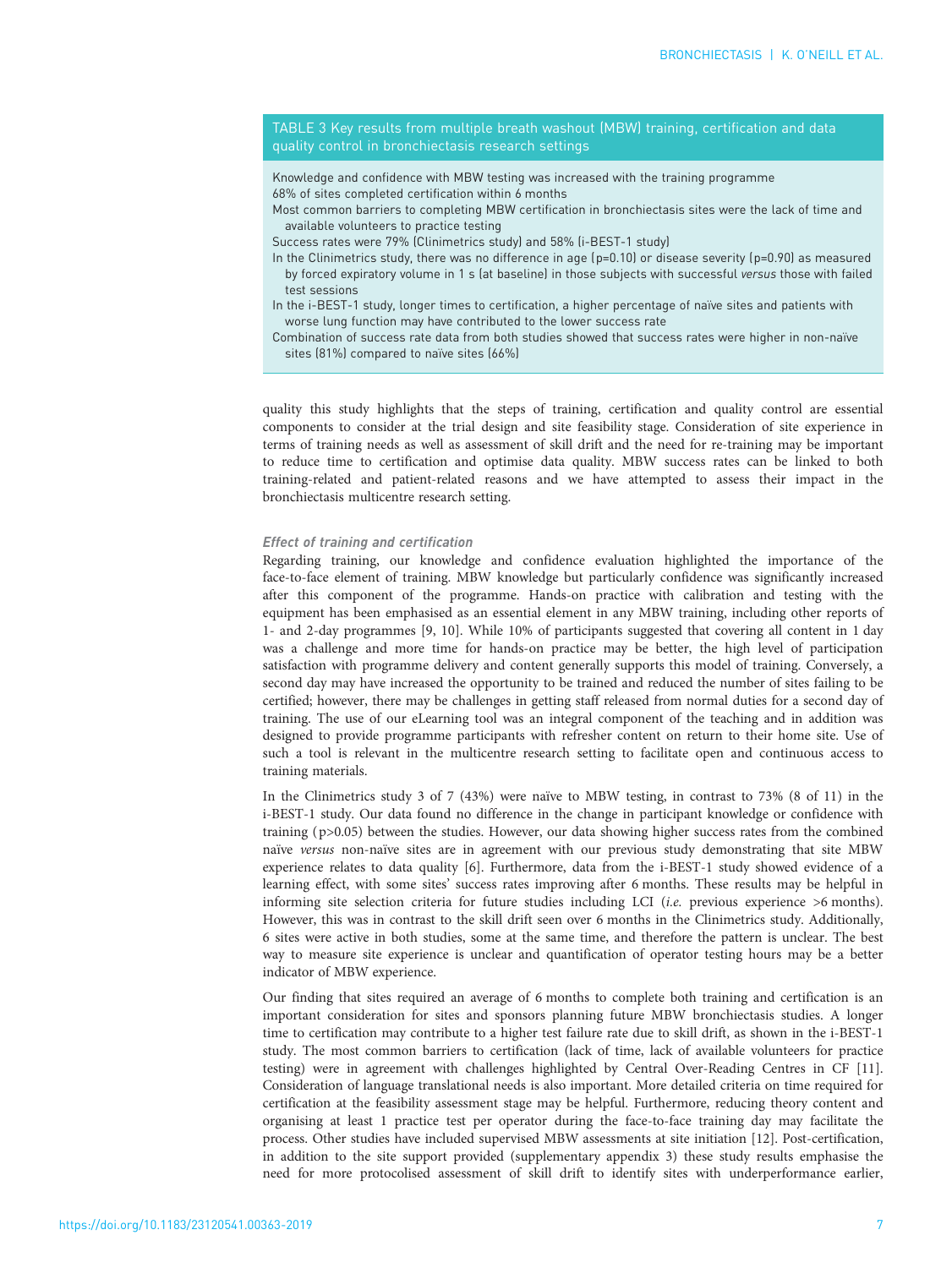optimise shared learning and target sites for more formalised booster re-training. Such an approach may have prevented skill drift and future studies should consider such strategies. All potential solutions and activity require planning and resourcing by the centre delivering the training. Key differences in the bronchiectasis research setting compared to the CF setting (staff are not usually bronchiectasis-specific or based in a dedicated team or centre) should be considered.

# Effect of study design

Differences in success rates may also be influenced by study design. In the Clinimetrics study, LCI was a requirement at baseline and repeat visits were facilitated when data were invalid. In the i-BEST-1 study, recruits attended 8 visits with a greater number of assessments over 6 months. More complex study design may have placed time constraints on the LCI testing period and made additional visits for repeat LCI unfeasible. Overall, in the i-BEST-1 study, while there were fewer patients and fewer testing opportunities, there were more frequent study visits (every 2–4 weeks) compared to the Clinimetrics study (every 3 months). This more frequent practice may explain the learning effect seen.

#### Effect of patient-related reasons for exclusion

Considering patient-related reasons for test exclusion, overall patients in i-BEST-1 had a worse  $FEV<sub>1</sub> %$ predicted compared with the Clinimetrics study (although no association was found between FEV<sub>1</sub> and LCI success within studies). Worse lung function and lower tolerability can mean longer testing time and duration of the MBW test is a key determinant of feasibility [\[4](#page-8-0)] and this may have been a contributing factor in the lower success rates seen in i-BEST-1. Exploration of parameters of MBW that involve less time and patient burden (e.g. shortened LCI) may be warranted [[13, 14\]](#page-9-0).

The largest proportion of tests excluded in both studies was due to a leak during testing. Maintaining a tight seal with the mouthpiece and nose clip in the same position can be challenging. This is particularly problematic if the patient is symptomatic or during a pulmonary exacerbation. Furthermore the worse the lung function, the longer the test, increasing the likelihood of leak. Leaks have also been the main reason for test exclusion in CF studies reporting on MBW quality control, highlighting that it remains an issue regardless of patient population [[7, 15\]](#page-9-0). During training, operator recognition of leaks and steps to resolve them are a focus and continued emphasis on this aspect in future programmes is important to minimise excluded tests.

## Bronchiectasis versus CF success rates

Success rates in the Clinimetrics study were comparable to that reported in recent CF multicentre studies and in another single-centre study of LCI in bronchiectasis (success rate of 73–98%) [\[11, 12, 16](#page-9-0)–[21\]](#page-9-0). Lower success rates reported in the i-BEST-1 study (58%) demonstrate the challenges of MBW testing in this setting, despite the approach of central training, implementation of standard operating procedures and harmonised MBW protocols and central MBW analysis. Of note, not all trained and certified i-BEST-1 sites enrolled patients to the study and therefore did not submit any LCI data before the study was stopped early (11 of 15 sites certified submitted LCI data). Therefore, the quality evaluation of data did not represent all sites trained and certified in this programme. However, the finding that 42% of tests were excluded, highlighted that it is important for sites and sponsors delivering MBW in clinical trials to plan strategies to facilitate repeat MBW tests in the case of invalid data and to consider how it might influence sample size calculations. Lower success rates (<50%) in CF studies have been explained mainly by issues relating to testing in children (inability to cooperate/tolerate the test) [\[15, 22\]](#page-9-0). In these studies, including older adults we have found that tolerability is still an issue contributing towards test exclusions (some test leak and not meeting end of test criteria due to intolerability) and indeed longer test durations would also impact on this.

## Limitations

This study has a number of limitations, including that is was observational in design. Furthermore, this is the first time that this model of training, certification and over-reading has been delivered in bronchiectasis by the Belfast site and learning from centres in other disease groups will help inform planning for any future studies. Analysis of site success rates and the potential influencing factors in this study were exploratory and future studies would benefit from more rigorous analysis such as logistic regression to determine the significant factors impacting MBW success. While our study reported the main barriers to certification, it would also have been useful to collect reports from site operators on barriers to quality data post-certification. These qualitative data would be useful to interpret alongside the reasons for test exclusion, as we have reported. Furthermore, our analysis was focused on the operational aspects of MBW delivery. Further analysis on the MBW data (e.g. LCI results, test duration) could uncover other patient-related factors that could influence MBW feasibility in this patient group. Alongside the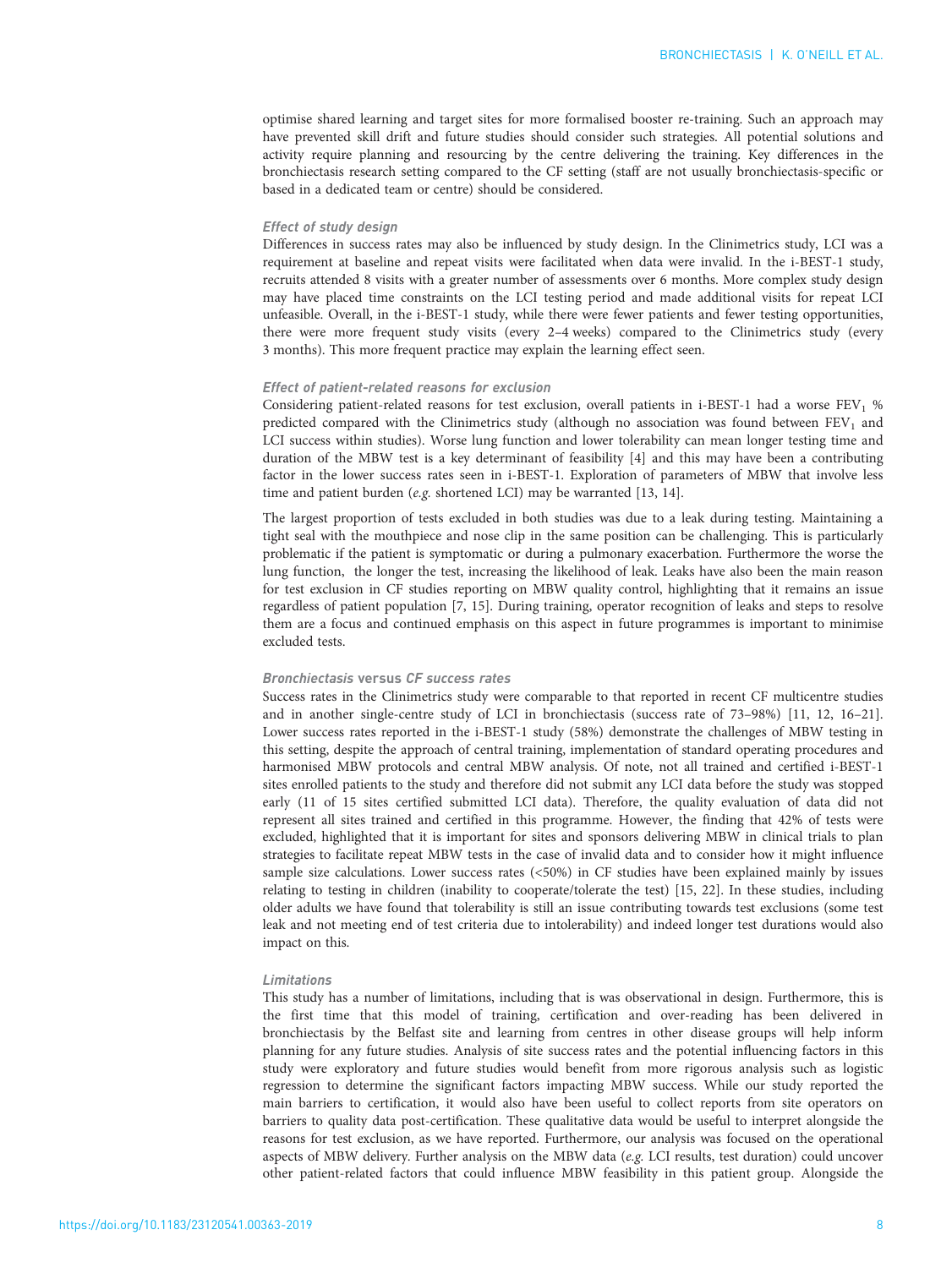<span id="page-8-0"></span>assessment of feasibility of LCI in this setting, determination of the clinimetric properties including long-term reliability and responsiveness of LCI are essential to inform a decision on the use of this outcome measure in future bronchiectasis studies.

#### Conclusion

In conclusion, this study demonstrates that MBW testing to measure LCI is feasible in a bronchiectasis multicentre clinical trial setting; however, key challenges remain regarding time to site certification and in obtaining the optimal proportion of valid data. This study highlights that the steps of training, certification and quality improvement are essential components to consider at the trial design and site feasibility stage. Future studies including LCI in the bronchiectasis patient population may wish to consider site experience in terms of training needs and ensure time for naïve sites to acquire experience, assess skill drift and the need for re-training during the study. Consideration of the patient cohort lung function and test duration may be important to estimate the percentage of quality data. Finally, the time, resource and capacity required for this activity is an important consideration for both sites and sponsors and could be informed by the experiences in this study.

Acknowledgments: We would like to thank the patients who participated in the BronchUK Clinimetrics study and i-BEST-1 study. We thank the European Cystic Fibrosis Society MBW Central Training and Over-Reading Centre and the North American MBW training centre for the provision of training, certification and over-reading materials and support during these processes. We acknowledge the BronchUK consortium [\(www.bronch.ac.uk](http://www.bronch.ac.uk)) supported by the Medical Research Council grant (MR/L011263/1) for providing the platform leading to the development of the study concept. We acknowledge the i-BEST-1 trial (EU/EFPIA IMI-JU iABC grant number 115721), which supported the provision of some of the MBW devices. We thank the Northern Ireland Clinical Research Network (Respiratory Health), the Wellcome–Wolfson Northern Ireland Clinical Research Facility and research summer student Gokul R. Lakshmipathy for supporting data collection and collation.

Conflict of interest: K. O'Neill reports grants from European Union IMI (grant agreement number 115721) and Novartis during the conduct of the study. K. Ferguson has nothing to disclose. D. Cosgrove has nothing to disclose. M.M. Tunney reports grants from European Union IMI (grant agreement number 115721) and Novartis during the conduct of the study. A. De Soyza reports grants and personal fees from AstraZeneca, medImmune, Insmed, Bayer, Pfizer, GSK, Novartis and Chiesi outside the submitted work. M. Carroll has nothing to disclose. J.D. Chalmers reports research grants for COPD and personal fees from GlaxoSmithKline and Boehringer Ingelheim, research grants for COPD from AstraZeneca, research grants for COPD and personal fees from Pfizer, research grants for bronchiectasis and personal fees from Bayer Healthcare and Grifols, consulting fees from Napp and the Aradigm Corporation, and grants and personal fees from Insmed, outside the submitted work. T. Gatheral has nothing to disclose. A.T. Hill has nothing to disclose. J.R. Hurst reports grants, personal fees and nonfinancial support from pharmaceutical companies that make medicines to treat bronchiectasis, outside the submitted work. C. Johnson has nothing to disclose. M.R. Loebinger reports personal fees from AstraZeneca, Grifols and Polyphor outside the submitted work. G. Angyalosi reports grants from the IMI Joint Undertaking iABC grant agreement number 115721 and other support from Novartis Pharma AG, during the conduct of the study; and is Novartis Pharma AG employee. C.S. Haworth reports an EU-funded IMI grant during the conduct of the study; personal fees from Aradigm, Grifols and Chiesi, grants and personal fees from Insmed, personal fees from Gilead and GSK, collaborated on an IMI grant with Novartis, and grants and personal fees from TEVA, outside the submitted work. R. Jensen has nothing to disclose. F. Ratjen reports grants and personal fees from Vertex, and personal fees from Novartis, Bayer, Roche and Genetech, outside the submitted work. C. Saunders has nothing to disclose. C. Short has nothing to disclose. J.C. Davies has nothing to disclose. J.S. Elborn reports grants from the Framework Seven IMI during the conduct of the study. J.M. Bradley has nothing to disclose.

Support statement: We acknowledge the BronchUK consortium [\(www.bronch.ac.uk\)](http://www.bronch.ac.uk) supported by the Medical Research Council grant (MR/L011263/1) for providing the platform leading to the development of the study concept. i-BEST-1 trial: Support received from EU/EFPIA IMI-JU iABC grant number 115721. The eLearning tool content ([www.](http://www.MBWtraining.com) [MBWtraining.com](http://www.MBWtraining.com)) was developed with support from a Knowledge Exchange Grant (Public Health Agency, Northern Ireland, Health and Social Care Research & Development division). Funding information for this article has been deposited with the [Crossref Funder Registry.](https://www.crossref.org/services/funder-registry/)

#### **References**

- 1 Rowan SA, Bradley JM, Bradbury I, et al. Lung clearance index is a repeatable and sensitive indicator of radiological changes in bronchiectasis. Am J Respir Crit Care Med 2014; 189: 586–592.
- Gonem S, Scadding A, Soares M, et al. Lung clearance index in adults with non-cystic fibrosis bronchiectasis. Respir Res 2014; 15: 59.
- 3 Loebinger M, Polverino E, Blasi F, et al. A randomised placebo-controlled dose finding study of tobramycin inhalation powder (TIP) in patients with bronchiectasis (BE) and pulmonary P. aeruginosa (pa) infection (iBEST-1). Eur Respir J 2018; 52: Suppl. 62, PA2669.
- 4 Subbarao P, Milla C, Aurora P, et al. Multiple-breath washout as a lung function test in cystic fibrosis. A cystic fibrosis foundation workshop report. Ann Am Thorac Soc 2015; 12: 932–939.
- 5 Robinson PD, Latzin P, Verbanck S, et al. Consensus statement for inert gas washout measurement using multiple- and single- breath tests. Eur Respir J 2013; 41: 507–522.
- 6 O'Neill K, Lakshmipathy GR, Ferguson K, et al. Quality control for multiple breath washout tests in multicentre bronchiectasis studies: experiences from the BRONCH-UK clinimetrics study. Respir Med 2018; 145: 206–211.